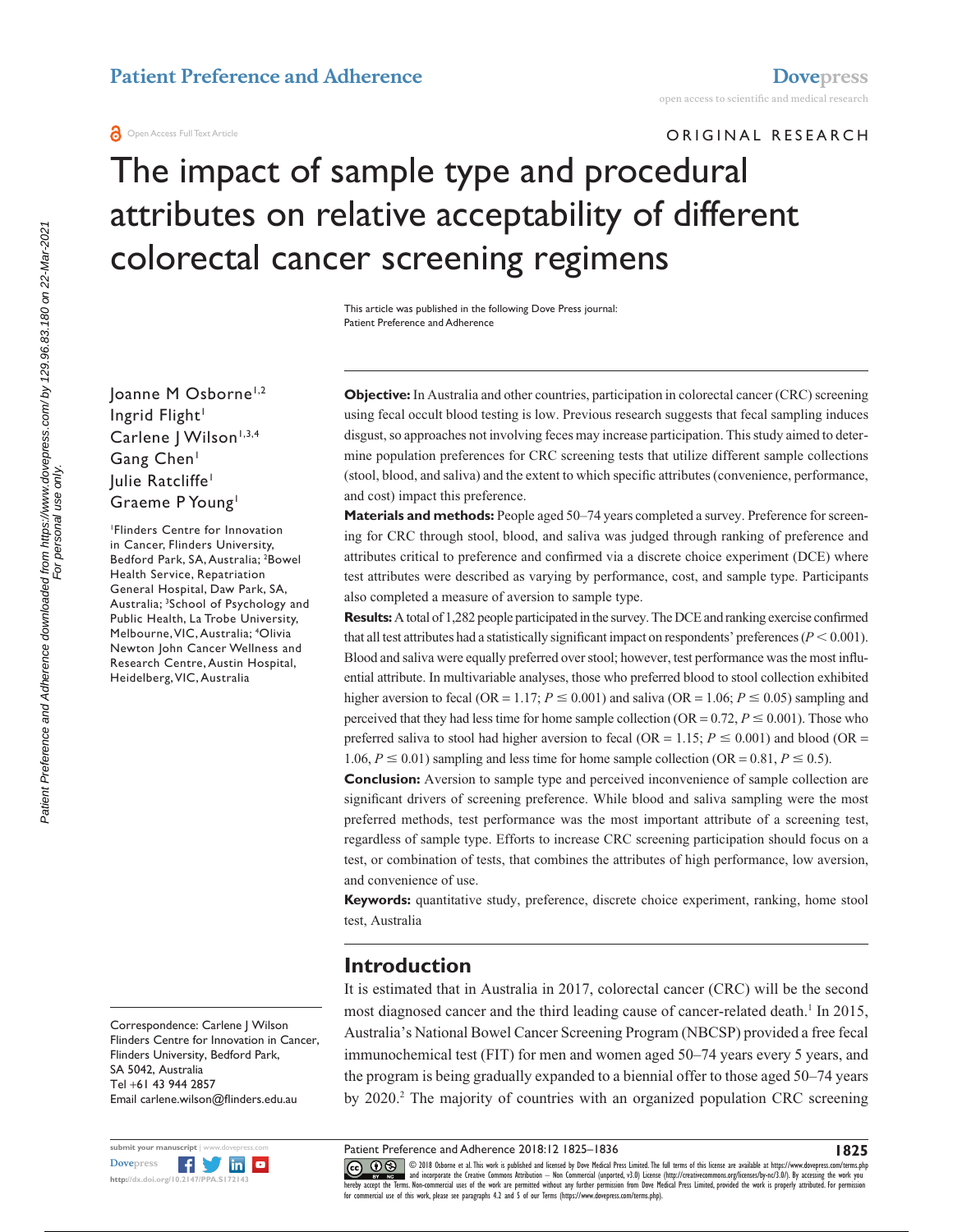program also provides the opportunity to utilize some form of fecal occult blood test (FOBT), either FIT or guiaic fecal occult blood test (gFOBT).<sup>3–5</sup> Despite evidence that screening with an FOBT can detect cancer and precancerous growth at an early stage, $6-8$  thereby improving prognosis and reducing mortality, $9-11$  participation in testing around the world is considered suboptimal with participation rates below 50% in many countries.<sup>6–8</sup> In Australia, the participation rate in the NBCSP of just 39.0% was achieved in the year 2014–20152 although it must be recognized that one-quarter to one-third of people approached could already have been up to date with screening.<sup>12</sup>

A key element of a successful population screening program is the achievement of high participation rates because early (curable) lesions that bleed can be found only in individuals who participate in the recommended screening at the recommended intervals. Participation rates are impacted by attitudinal and practical barriers including perceptions of test accuracy, preparation requirements, complexity of the testing process, the perceived likelihood or extent of pain,13,14 perceptions of the risk reduction achieved, the interval time between rescreening,<sup>15</sup> and embarrassment.<sup>16</sup> Fecal aversion, a term used to describe an attitude that fecal sampling is "unhygienic" and "distasteful," has also been identified as a contributor to poor fecal test participation.17,18 Taken together, a growing body of research suggests that screening program success is largely dependent on consumer evaluation of the requirements of a screening regimen, and fecal sampling, in particular, has to overcome "the perils of prudishness."19 Without optimal participation, screening cannot succeed as a public health population strategy, and it is apparent that test technology influences intended and actual participation.

Currently, new approaches to population screening for CRC that do not involve fecal sampling are at various stages of development. These include markers derived from biological fluids including saliva<sup>20,21</sup> and blood.<sup>22–24</sup> The generally accepted attitude to these biomarkers is that they are likely to be preferred to current modalities because they would circumvent a number of barriers including fecal aversion.

Few studies to date have specifically examined, from a necessarily hypothetical perspective, the likelihood of greater population acceptance (and therefore potential for greater uptake) of alternative biomarkers as a substitute for, or complement to, the fecal test. Current evidence suggests that blood sampling may be preferred to stool, $25,26$  although this is not always the case,  $27,28$  and a combination of, or choice between, stool and blood testing may be even preferred over either test individually.25 Other studies conducted in the context of preference for giving saliva, urine, or blood for medical testing have found that saliva was the preferred method over blood or urine when presented as a hypothetical possibility29 and after actual sample collection.30 It is clear that insufficient evidence exists concerning consumer preferences for screening modality, particularly when placed within plausible contexts where tests vary on critical dimensions likely to influence preferences such as test performance, method of sample collection, cost, and perceived convenience of sample collection location. In the light of this research gap, we utilized two approaches – a ranking task and a discrete choice experiment (DCE) – to examine the influence of these particular test attributes on consumer preferences for CRC screening modalities.

Ranking involves a respondent assigning a level of importance to each attribute that describes a test procedure separately. The measurement process requires an absolute judgment made in the context of a relative preference, whereas a DCE requires respondents to make trade-offs between stimuli according to underlying attributes with these presented in scenarios. DCEs are widely used in market research to determine which attributes of a product influence consumer preferences and to what extent consumers are prepared to "trade-off" one attribute against another. DCEs are also increasingly being utilized in health economics to determine patient preferences for health care options. A DCE approach to data collection and analysis provides the opportunity to identify critical attributes of a health action or service that determine preferences and their comparative importance to decision-making and to attach a monetary value to decisions.31–33 A number of studies using the DCE method have compared test preferences for existing CRC screening (colonoscopy vs flexible sigmoidoscopy vs fecal test) have been conducted,15,16,27,33–35 but none have examined hypothetical technologies or approaches.

We expanded the ranking and DCE exercises to include an investigation of demographic and psychological predictors of preferences for specific screening tests. Previous research has highlighted that aversion is negatively associated with acceptance of stool-based screening<sup>17,26</sup> and that perception of convenience influences sample preference,<sup>26</sup> and so we hypothesized that these two factors, aversion and convenience, influenced the acceptance of (hypothetical) blood and saliva collection for CRC screening. Thus, the aims of this study were as follows:

1. to identify the relative importance of the separate attributes of sample type, perceived convenience of sample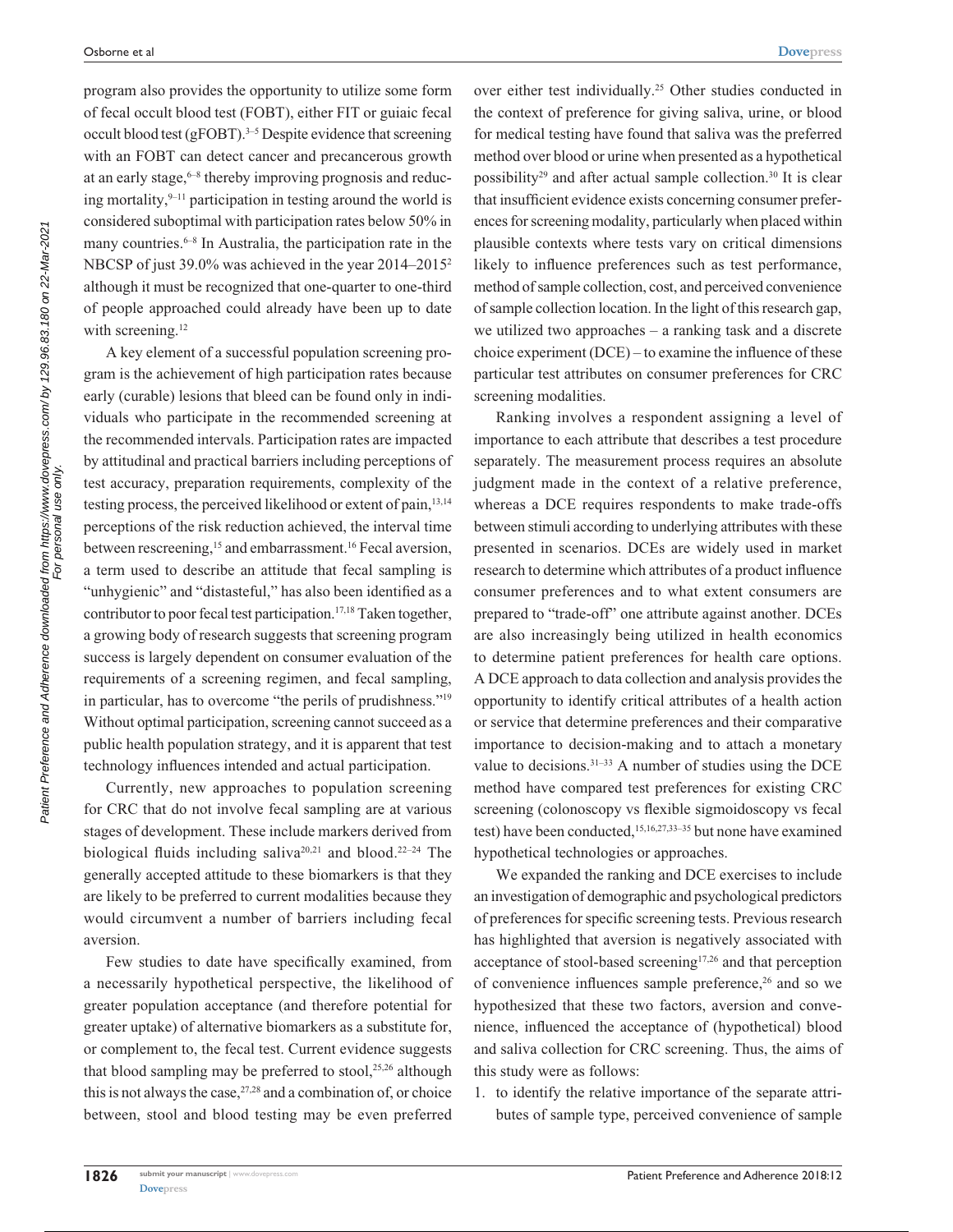collection, test performance, and cost in the decision to utilize a specific form of CRC screening via a ranking and DCE exercise;

- 2. to confirm that sample types rated as more aversive to provide would be less preferred and that perceived convenience of sample collection positively influences sample preference; and
- 3. to explore demographic associations with affective response to sampling.

# **Materials and methods** Participant recruitment and study design

The Electoral Commission of South Australia provided a random sample of 3,000 names and addresses of men and women aged 50–74 years in selected urban and rural residential areas representing a range of socioeconomic status. No exclusion criteria were applied. Ethics approval was obtained from Flinders University Social and Behavioral Research Ethics Committee (5627 SBREC), and the study was conducted in Adelaide, Australia. All study invitees were informed about the aims of the study and its anonymous and voluntary nature, before providing their consent by the act of completing the survey.

Invitees were mailed an introductory letter 2 weeks prior to survey distribution, at which point there was an opportunity to opt out of the study. Invitees were advised that they would be asked to complete a web-based survey (SurveyMonkey, San Mateo, California, USA) but were able to request a paper version. They subsequently received a letter providing web access instructions or paper-based survey (if requested) as well as the option again to request a paper-based survey or to opt out. A complaints procedure form and a reply-paid envelope were also included. Four weeks after survey distribution, people who opted out were excluded from the study and those who had not completed the survey received a reminder letter and paper version of the survey. No further attempts were made to recruit non-respondents after this stage. Participants who completed a survey within 9 weeks of initial invitation constituted the survey sample.

#### Survey measures

The survey recorded responses to basic questions about demographic characteristics (age, gender, marital and employment status, educational level, country of birth, and cultural identification). The Socio-Economic Indexes for Areas (SEIFA) Index of Relative Socio-Economic Disadvantage was utilized as an index of socioeconomic status. This is a broad measure of residential area disadvantage.36 A higher score indicates a relative lack of disadvantage in general, for example, few households with low incomes, few people with no qualifications, and few people in low skilled occupations.

Self-reported fecal test use was measured by one item, "I perform home stool tests for bowel cancer" (4-point Likert scale ranging from never [1] to always [4] with a not applicable choice provided). Responses were dichotomised to "never" (no FOBT use) and "any" (prior FOBT use), so that we could determine if responses varied among those who had experience with FOBT and those who did not. Emotions associated with the thoughts of stool, blood, and saliva testing, hereinafter termed "Affective Response to Sampling," were assessed via responses to scenarios describing the process of sample attainment for each sample collection method (Table 1). The four statements described the process as unpleasant, unhygienic, embarrassing, and

**Table 1** Affective response to sampling: stool, blood, and saliva collection scenarios

| Stool sample                                                                                                                      | <b>Blood sample</b>                                                        | Saliva sample                                                      |
|-----------------------------------------------------------------------------------------------------------------------------------|----------------------------------------------------------------------------|--------------------------------------------------------------------|
| I. Obtain a home stool test kit (from your doctor, the chemist,<br>or other provider). It contains collection paper, two sample   | I. Visit a doctor or a local<br>pathology collection center.               | I. Visit a doctor or a local<br>pathology collection center.       |
| containers with a collection stick attached to the inside of<br>the cap, manufacturer's instructions, and a return envelope.      | 2. A health professional uses a<br>needle to collect a blood sample        | 2. A health professional provides<br>you with a small container to |
| 2. For the first sample, pass the bowel motion (stool) on to the<br>collection paper placed inside the toilet bowel.              | from your arm at the doctor's<br>surgery <sup>a</sup> or pathology center. | collect a saliva sample.<br>3. You are required to deposit         |
| 3. The collection stick is used to collect a small sample of stool<br>(equivalent to a few grains of rice) and then to place back | 3. The tube of blood is transported<br>to a local testing laboratory.      | about a teaspoon of saliva from<br>your mouth into the container.  |
| into the sample container.                                                                                                        | 4. Results are sent to your doctor                                         | 4. The container of saliva is                                      |
| 4. The process is repeated on another bowel motion.                                                                               | as soon as they are available.                                             | transported to a local testing                                     |
| 5. Both completed samples are placed into the return envelope                                                                     |                                                                            | laboratory.                                                        |
| supplied and posted to the testing laboratory.                                                                                    |                                                                            | 5. Results are sent to your doctor                                 |
| 6. Results are posted to you as soon as they are available.                                                                       |                                                                            | as soon as they are available.                                     |
|                                                                                                                                   |                                                                            |                                                                    |

Notes: Given the following scenarios, on a scale of 1-7 where 1 is strongly disagree and 7 is strongly agree, providing a sample would be 1) unpleasant, 2) unhygienic, 3) embarrassing, and 4) uncomfortable. <sup>a</sup>Equivalent to "doctor's office."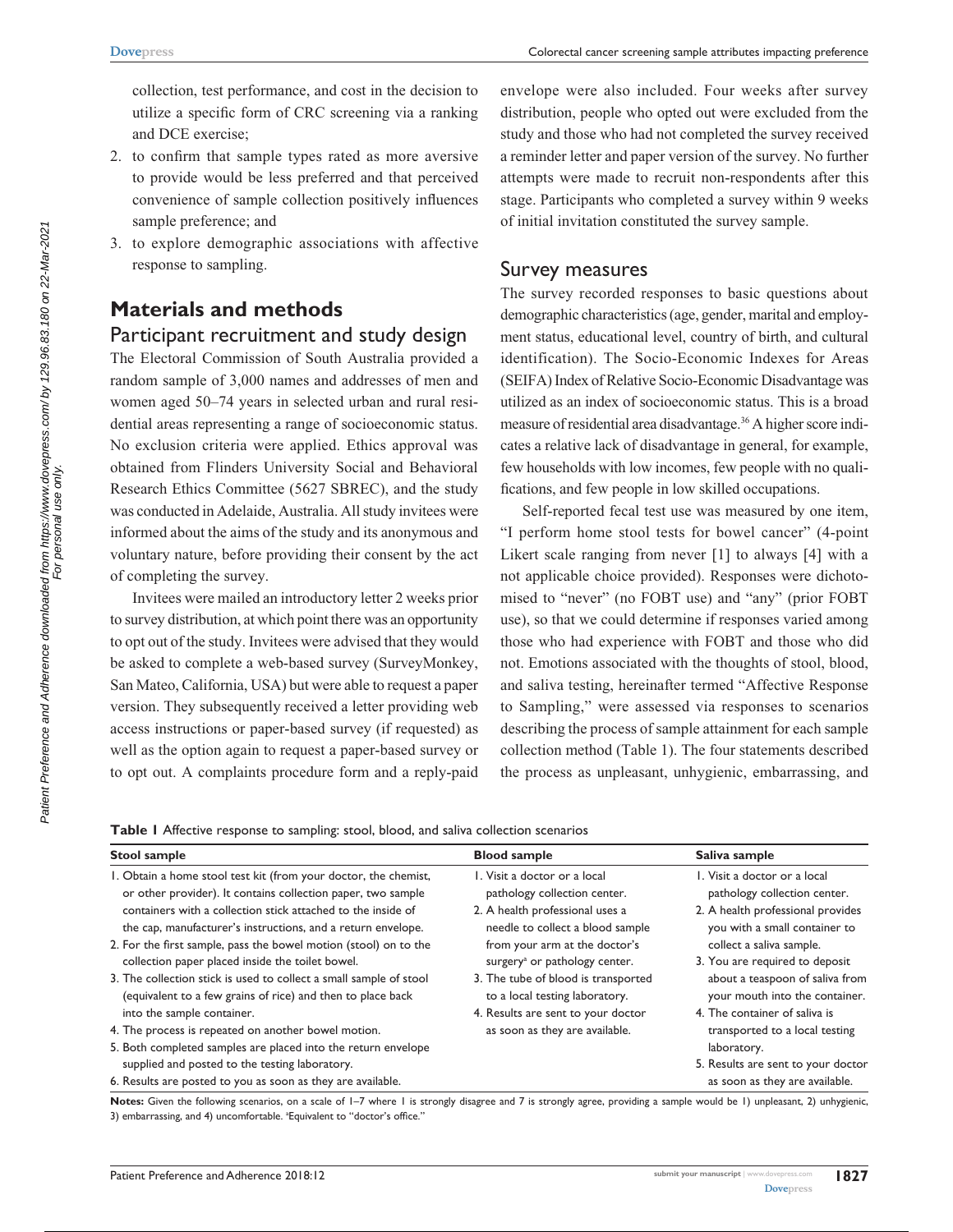uncomfortable. Each scenario was scored on a 7-point Likert scale, where (1) represented strongly disagree and (7) strongly agree; thus, scores could range from 4 to 28, with higher scores indicating greater aversion. "Perceived Convenience of Sample Collection" was assessed on the basis of response to questions on test-taking requirements, captured on a 5-point Likert rating scale, where (1) indicated difficult to find time for and (5) easy to find time. Statements rated were as follows: attendance at an appointment at the doctor, attendance at a pathology center, and completing a test at home and sending a sample in the post for the blood, saliva, and stool tests, respectively.

#### Ranking test preference

Five survey questions were developed to determine respondent preferences for each test attribute: sample type (stool, blood, and saliva); sample collection location (home, pathology center, and doctor's office); test performance, defined as the capacity of the test to detect bowel cancer (70%, 80%, and 90% detection); cost of test (\$30, \$50, and \$80); and most preferred test attribute – sample type, sample collection location, test performance, or test cost. Performance was included because previous research has shown test accuracy to be an important determinant of preference.<sup>32</sup> We provided identical test accuracy options for the three sample types based on the plausible ability of the fecal test to detect bowel cancer specifically (rather than adenomas). Levi et al<sup>37</sup> reported a 94% test sensitivity for detecting CRC, which is similar to our previous finding of 86% sensitivity for detecting CRC after a positive FIT.38 Cost test was included (notwithstanding that the cost of cancer screening in Australia is largely covered by the national health system) to ensure concordance with the DCE, which utilizes cost as a calculation of the health economics measure, willingness to pay (WTP). Respondents ranked their preferences from highest to lowest (ie, 1–3 for items 1–4 and 1–4 for item 5 with 1 indicating the top rank or the most preferred). Ties were allowed. Ranks were converted to scores, so that ranks 1, 2, 3, and 4 received corresponding scores of 4, 3, 2, and 1; missing values were allocated a numerical  $0$  score,<sup>39</sup> so that means could be calculated. A mean was obtained for each sample type with a higher score indicating greater preference.

#### **DCE**

The DCE tested the relative influence of sample type (blood, feces, and saliva), test performance (70%, 80%, or 90% of cancers detected, as for the ranking exercise), and cost to the consumer for undertaking the test (\$30, \$50, or \$80

Australian) on choice. Cost was included as an attribute to estimate the WTP; WTP is a measure of the amount of money a person is willing to sacrifice to procure a good outcome or avoid something undesirable.

Specification of three levels for each of the three attributes resulted in  $27$  (=3<sup>3</sup>) possible scenario permutations, and a total of 351 ( $=27 \times 26/2$ ) possible pairwise choices. Utilization of the fractional factorial design described by Street and Burgess<sup>40</sup> reduced the number of choice scenarios into a manageable set of 27 choices for presentation. The resulting DCE design was blocked into three survey versions of nine pairs each. This design was 100% efficient for the estimation of main effects only. The random sample of invitees  $(n=3,000)$  were sorted alphabetically by surname, and one of the three versions of the survey was systematically assigned in such a way that the first 1,000 invitees received the first version, the next 1,000 received the second version, and the remaining 1,000 received the final version.

#### Statistical analyses

The unidimensionality and reliability (internal consistency) of multi-item scales constructed for this study were assessed by principal components analysis (PCA) and Cronbach's alpha co-efficient, respectively. Results and final items are summarized in Table 2. Scales were developed for affective response to sampling and perceived convenience of sample collection. Items with a moderate to large correlation value  $(0.50-0.90)^{41,42}$  were aggregated to create a mean total score. The "Affective Response to Sampling" scale was unidimensional (ie, all four items loaded on one component with an eigenvalue exceeding 1 and explained 76%, 72%, and 89% of the variance for stool, blood, and saliva, respectively). Reliability for stool, blood, and saliva sampling was strong with alphas of 0.89, 0.85, and 0.96, respectively.

Four items comprising "Perceived Convenience of Sample Collection" were subjected to PCA, and two components with eigenvalues exceeding one were identified, explaining 60.2% and 25.8% of the variance, respectively, and with strong loadings. The two-factor solution, with two items loading on each factor, was supported by parallel analysis,43 and two items were termed "perceived convenience of external sample collection" and "perceived convenience of home sample collection". Each had good reliability with an alpha of 0.72 and 0.73, respectively.

For the ranking analysis, one-way repeated measures ANOVA was conducted to compare sample ranking scores. If multivariate test results indicated that there were significant differences at the  $P < 0.05$  level, post hoc analyses were conducted.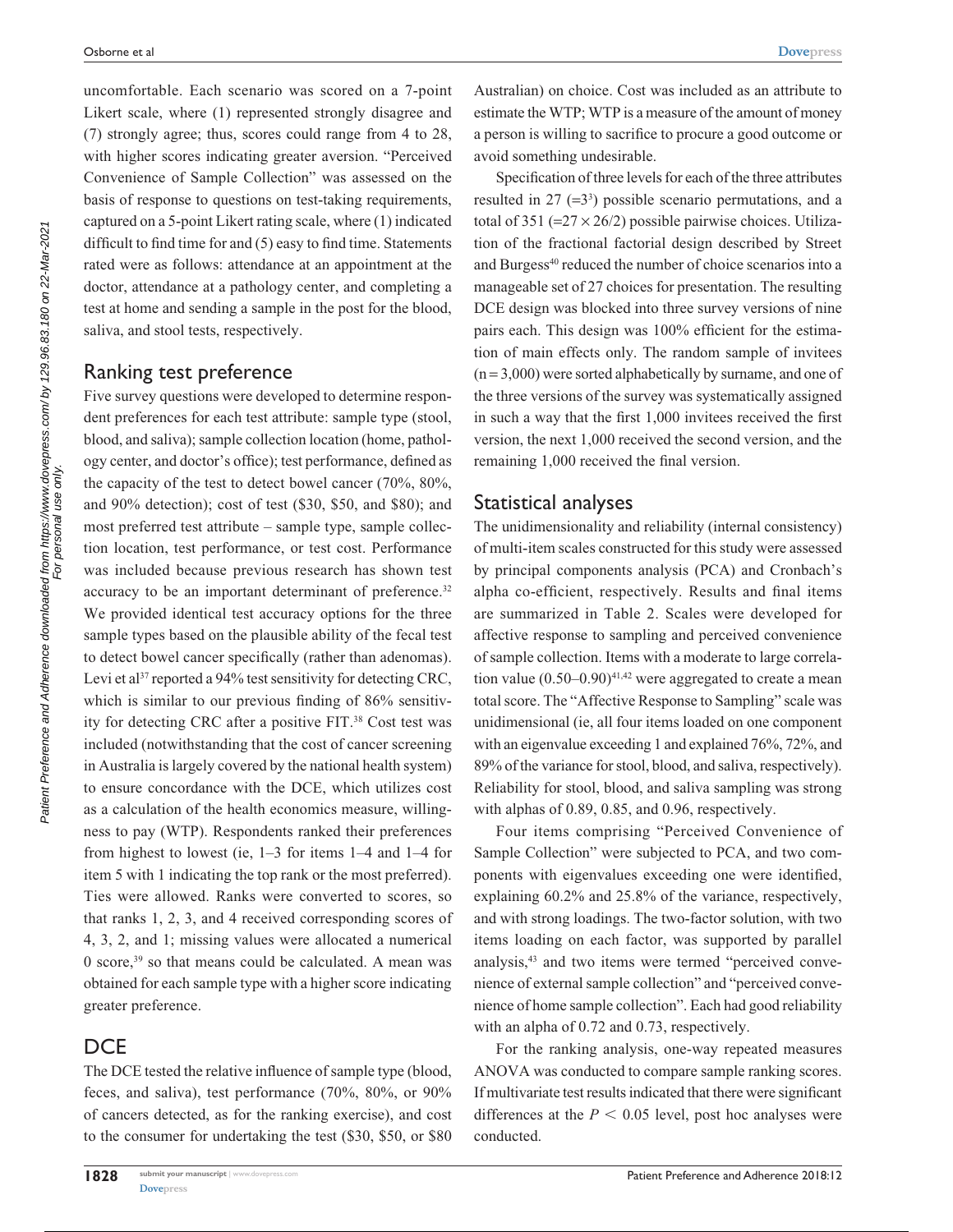| Scale name                                     | Item description                                   | Mean (SD)   | Cronbach's |
|------------------------------------------------|----------------------------------------------------|-------------|------------|
|                                                |                                                    | score       | alpha      |
| Affective response to sampling – stool         | Collecting a stool sample would be 1) unpleasant;  | 12.61(5.68) | 0.892      |
| $(n = 1,217,$ maximum score = 28)              | 2) unhygienic; 3) embarrassing; 4) uncomfortable   |             |            |
| Affective response to sampling - blood         | Collecting a blood sample would be 1) unpleasant;  | 9.14(4.75)  | 0.851      |
| $(n = 1,232,$ maximum score = 28)              | 2) unhygienic; 3) embarrassing; 4) uncomfortable   |             |            |
| Affective response to sampling - saliva        | Collecting a saliva sample would be 1) unpleasant; | 8.59(4.97)  | 0.957      |
| $(n = 1,236,$ maximum score = 28)              | 2) unhygienic; 3) embarrassing; 4) uncomfortable   |             |            |
| Perceived convenience of external sample       | Finding the time to attend an appointment at the   | 7.13(2.29)  | 0.833      |
| collection ( $n = 1,262$ , maximum score = 10) | I) doctor; 2) pathology center                     |             |            |
| Perceived convenience of home sample           | Finding time to 1) complete a test at home;        | 8.49(1.76)  | 0.840      |
| collection ( $n = 1,262$ , maximum score = 10) | 2) send a sample in the post                       |             |            |

**Table 2** List of multiscale and single items and descriptive statistics

For the DCE analysis, data were analyzed within a random utility maximization framework using the conditional logit model.<sup>44</sup> In this experiment, each respondent indicated their preferences between two screening scenarios differing on the three attributes (cost, test performance, and sample type) with nine choice questions in total. The empirical model to be estimated was specified as:

> $U = \beta1* \text{blood} + \beta2* \text{saliva} + \beta3* \text{efficacy}90$ +  $\beta$ 4\*efficacy80 +  $\beta$ 5\*cost + ε,

where *U* is the utility that individual receives from choosing alternative in each choice scenario, βi is a vector of coefficients reflecting the desirability of the attributes, and ε is a random term. Conditional on βi, it is assumed that ε is independent and identically distributed with Gumbel distribution.44 The cost attribute was treated as a continuous variable for the purposes of calculating WTP.45 We calculated WTP by dividing the estimated coefficients for sample type or test performance attributes by the estimated coefficient for the cost attribute. The 95% CIs were calculated using the bootstrap technique.<sup>46</sup>

We performed univariate and multivariate multinomial regression analyses with sample preference (blood and saliva) as the separate dependent variable and using stool sampling as the referent. For the regression analyses, only those individuals who expressed a clear preference for a particular sample type (blood, stool, or saliva) were utilized, ie, those with equal preferences for a sample type were not included in the analysis (resultant  $n = 1,194$ ). Predictive variables included categorical demographic measures (gender, age group, previous FOBT use, education, geographic location, partner status, employment, and SEIFA status, which was assessed by dichotomising the SEIFA score at the 50th percentile and comparing participants in decile  $\leq$  5 (most disadvantaged) with those in decile  $\geq 6$  (least disadvantaged). The variables affective response to sampling, perceived convenience of external sample collection, and perceived convenience of home sample collection were included as continuous psychological measures. Results are presented as ORs. Finally, independent samples *t*-tests and one-way ANOVAs were used as appropriate to explore the relationship between demographic factors and affective response for each sample collection method.

# **Results** Descriptive analyses

Participant numbers and attrition rates are shown in Figure 1. The survey response rate was 42.7% (1,282/3,000). Chi-square analysis indicated that there was no statistically significant association between gender and participation status  $(P = 0.30)$ . There was a significant association for age  $(P > 0.001)$ ; further examination of each age band's observed vs expected frequencies indicated that less people aged 50–54 years and more people aged 65–69 years participated in the survey. Table 3 provides participant demographic details for each survey version group. There were no statistically significant differences across groups for any of these characteristics. Taking the group as a whole, participation in the paper version of the survey (747/1,282, 58.3%) was higher than the web-based version (535/1,282, 41.7%). The majority of participants were living in a less disadvantaged area (742/1,282, 57.9%). Less than half the participants were in full- or part-time employment (533/1,248, 42.7%), which may reflect the fact that 43.4% (557/1,282) of participants were aged 65 years and older. Over half of the survey respondents (750/1,258, 59.6%) indicated that they had previous experience with FOBT. The majority of respondents were born in Australia.

# Relative importance of screening attributes: ranking results

Results of ranking attributes (means, SDs, and effect sizes) are shown in Table 4. One-way repeated measures ANOVA

For personal use only.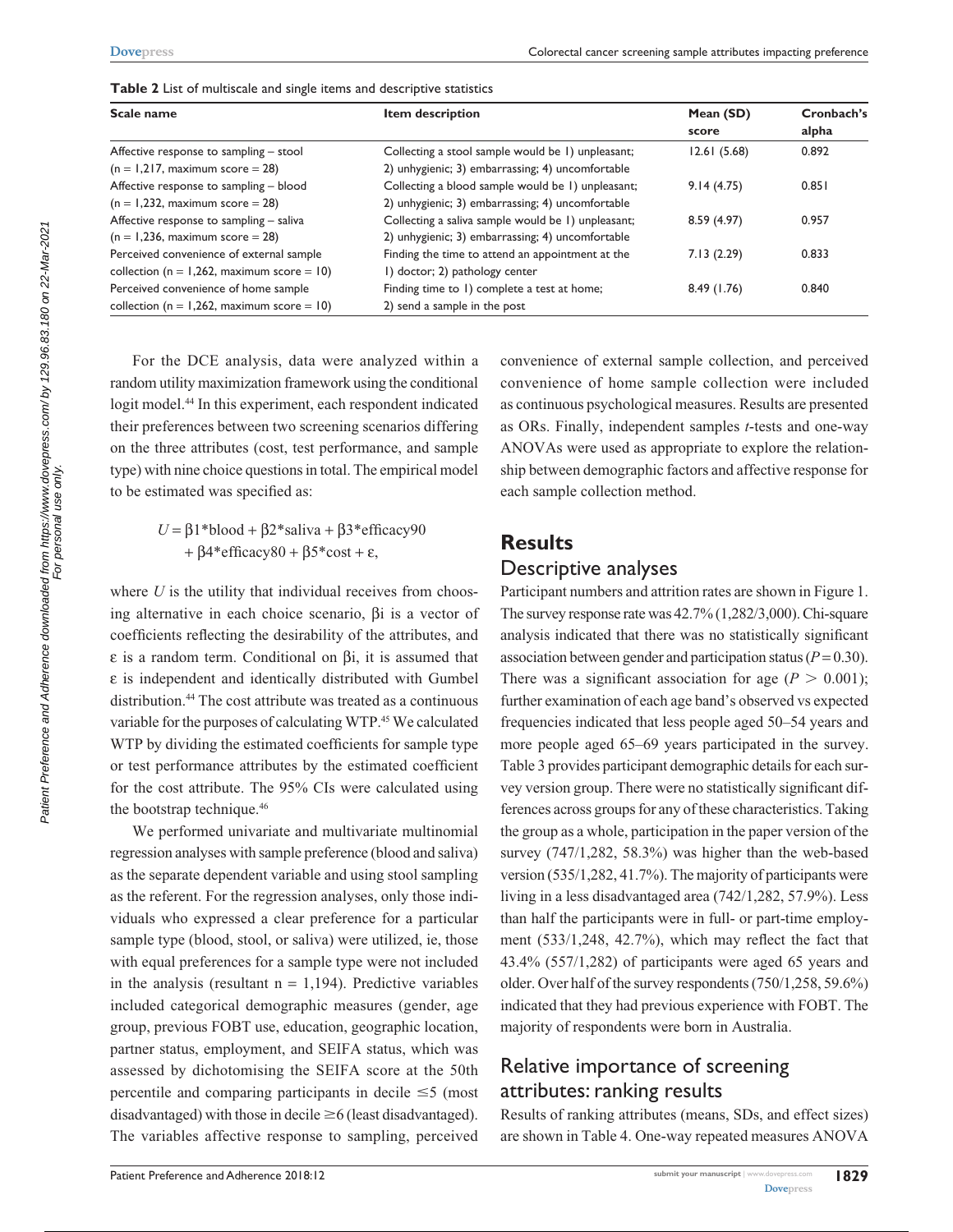

**Figure 1** Participation flow diagram.

was used to compare scores for each attribute item; all attributes showed statistically significant differences ( $P < 0.001$ ) with medium to large effect sizes. Post hoc analyses indicated that for sample type saliva and blood were equally preferred, and stool was the least preferred. For convenience of sample collection location, collection at both home and the doctor were equally preferred and collection at a pathology center was less preferred. Test performance of 90% was the most preferred, followed by 80% and lastly by 70%. A test cost of \$30 was the most preferred, followed by \$50 and lastly a cost of \$80 per test. Mean scores for perceived importance of test attribute (sample type, convenience, performance, and cost) indicated that test performance was regarded as the most important attribute of a screening test, followed equally by convenience and sample type and lastly test cost.

## Relative importance of screening attributes: DCE results

Ninety-six percent of respondents (1,231/1,282) answered all nine pairs of choice scenarios and were included in the conditional logit regression analysis, results from which are presented in Table 5. All attributes were statistically significant. The sign and magnitude of the coefficients attached to test performance and the cost attributes indicated that respondents

would prefer screening tests with higher performance and lower cost. Analysis confirmed that the results were largely uninfluenced by demographic characteristics, mode of survey administration, previous test experience, and attitude toward the CRC screening test.

The WTP estimates for the full sample are also reported in Table 5. Participants were willing to pay \$13 on average for a blood sample test and \$8 for saliva; in contrast, the negative coefficient for the stool sample type suggests that respondents required a payment of \$21 to participate in a stool test.

Test performance trade-offs were consistent with the hypothesis; on average, respondents were willing to pay \$87 and \$1 for a 90% and 80% cancer detection rate, respectively. In the context of better performance being available, the negative coefficient on the 70% detection rate suggests that respondents required a payment of \$89 to have this test.

# The relationship of demographic and psychological characteristics to relative preference for blood and saliva sampling compared to FIT

To address Aim 2 and test our hypothesis that affective responses to a sample and convenience of sample collection are significant psychological predictors of sample preference,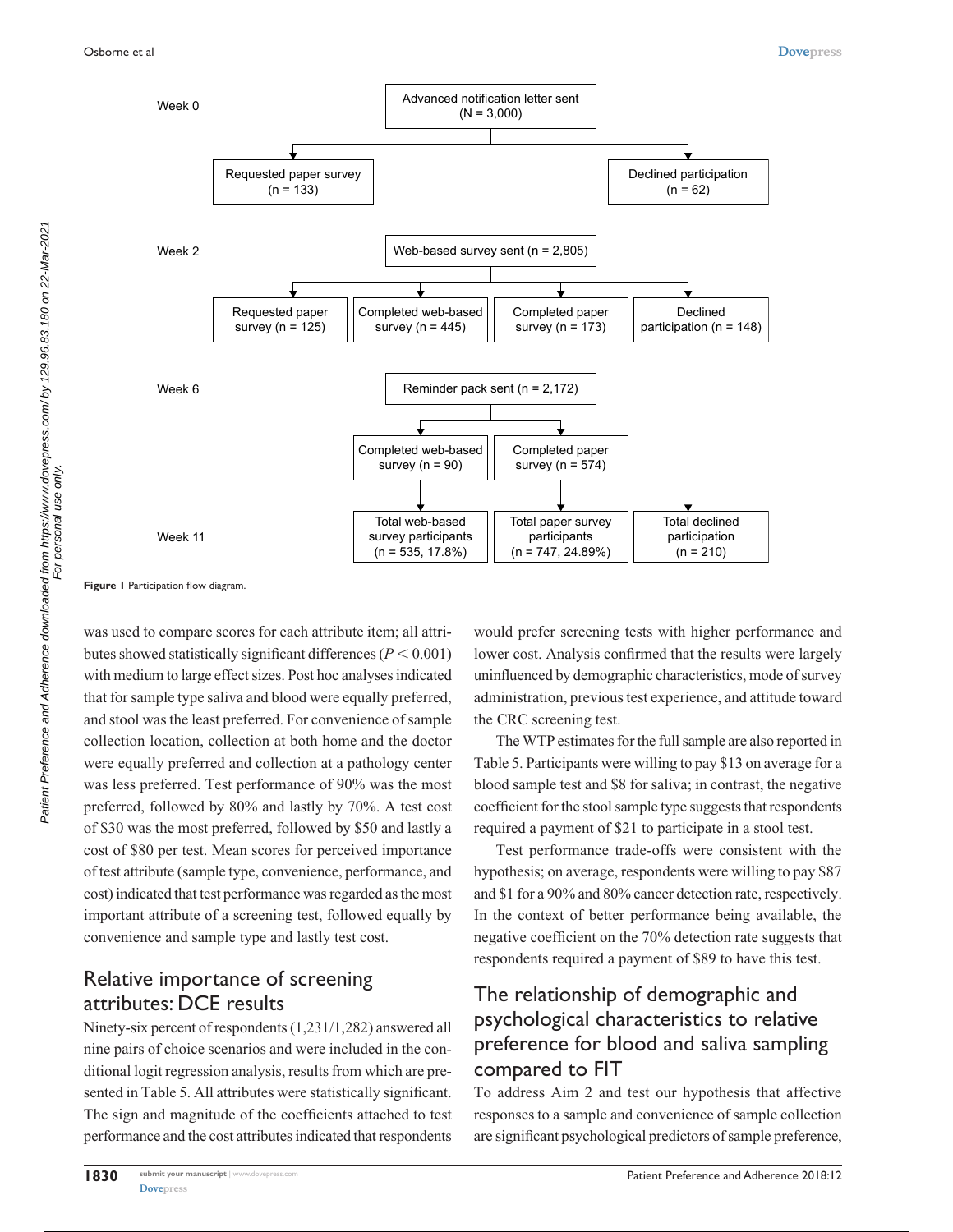| Table 3 Demographic characteristics of survey participants by DCE version allocated |  |  |
|-------------------------------------------------------------------------------------|--|--|
|-------------------------------------------------------------------------------------|--|--|

| Demographic                | Version I, | Version 2, | Version 3, | <b>Total N</b> |
|----------------------------|------------|------------|------------|----------------|
| characteristics            | n (%)      | n (%)      | n (%)      |                |
| Sample                     | 438        | 420        | 424        | $1,282^a$      |
| Survey type                |            |            |            |                |
| Web                        | 176 (40.2) | 170 (40.5) | 189 (44.6) | 535 (41.7)     |
| Paper                      | 262        | 250        | 235        | 747            |
| Gender                     |            |            |            |                |
| Male                       | 207 (47.3) | 197 (46.9) | 207 (48.8) | 611(47.7)      |
| Female                     | 231        | 223        | 217        | 671            |
| Age, years ( $n = 1,282$ ) |            |            |            |                |
| $50 - 54$                  | 72 (16.4)  | 72 (17.1)  | 73 (17.2)  | 217(16.9)      |
| $55 - 59$                  | 88 (20.1)  | 71 (16.9)  | 82 (19.3)  | 241 (18.8)     |
| $60 - 64$                  | 89 (20.3)  | 85 (20.2)  | 93(21.9)   | 267(20.8)      |
| $65 - 69$                  | 96(21.9)   | 95 (22.6)  | 98(23.1)   | 289 (22.6)     |
| $70 - 74$                  | 93 (22.2)  | 97(23.1)   | 78 (18.4)  | 268 (20.9)     |
| Location                   |            |            |            |                |
| Urban                      | 336 (76.7) | 319(76.0)  | 325 (76.7) | 980 (76.4)     |
| Rural                      | 102        | 101        | 99         | 302            |
| Marital status             |            |            |            |                |
| Yes                        | 339 (77.4) | 327 (77.9) | 305(71.9)  | 971 (75.7)     |
| No                         | 86         | 79         | 105        | 270            |
| <b>Employment status</b>   |            |            |            |                |
| In workforce               | 176 (40.2) | 173(41.2)  | 184(43.4)  | 533 (41.6)     |
| Not in workforce           | 253        | 235        | 227        | 715            |
| <b>Education level</b>     |            |            |            |                |
| $<$ Year 12                | 190(43.4)  | 176(41.9)  | 179 (42.2) | 545 (42.5)     |
| $\geq$ Year 12             | 236        | 231        | 230        | 697            |
| <b>SEIFA</b> b             |            |            |            |                |
| $\leq$ 5                   | 185 (42.2) | 175(41.7)  | 180(42.5)  | 540 $(42.1)$   |
| $\geq 6$                   | 253        | 245        | 244        | 742            |
| Born in Australia          |            |            |            |                |
| Yes                        | 322 (73.5) | 316 (75.2) | 308 (72.6) | 946 (73.8)     |
| No                         | 102        | 91         | 103        | 296            |
| Prior FOBT experience      |            |            |            |                |
| Yes                        | 248 (56.6) | 258 (61.4) | 244 (57.5) | 750 (58.5)     |
| No                         | 185        | 155        | 168        | 508            |

Notes: <sup>a</sup>Not all questions were completed by all participants; the numbers indicated above are not based on the total number of respondents. <sup>b</sup>SEIFA: decile ≤5, most disadvantaged; decile  $\geq$ 6, least disadvantaged.

**Abbreviations:** DCE, discrete choice experiment; FOBT, fecal occult blood test; SEIFA, Socio-Economic Indexes for Areas.

| Table 4 Preference scores for screening test attributes, transformed from rankings |  |  |  |  |  |  |
|------------------------------------------------------------------------------------|--|--|--|--|--|--|
|------------------------------------------------------------------------------------|--|--|--|--|--|--|

| <b>Attribute</b>       | Item             | Mean       | df        | F                     | $\eta^2$ |
|------------------------|------------------|------------|-----------|-----------------------|----------|
| (score range)          |                  | score (SD) |           |                       |          |
| Sample type            | Saliva           | 2.18(0.87) | 2, 1,280  | 152.88 <sup>a</sup>   | 0.193    |
| $(0-3)$                | Blood            | 2.12(0.81) |           |                       |          |
|                        | Stool            | 1.56(0.87) |           |                       |          |
| Sample collection      | Home             | 2.08(0.97) | 2, 1,280  | 68.71a                | 0.097    |
| location (0-3)         | Doctor's surgery | 2.06(0.80) |           |                       |          |
|                        | Pathology center | 1.70(0.84) |           |                       |          |
| Test performance       | 90%              | 2.84(0.60) | 2, 1,280  | 3,951.35 <sup>a</sup> | 0.861    |
| $(0-3)$                | 80%              | 1.94(0.45) |           |                       |          |
|                        | 70%              | 1.03(0.40) |           |                       |          |
| Test cost $(0-3)$      | \$30             | 2.52(0.87) | 2, 1,280  | 744.97 <sup>a</sup>   | 0.538    |
|                        | \$50             | 2.04(0.58) |           |                       |          |
|                        | \$80             | 1.23(0.71) |           |                       |          |
| <b>Test attributes</b> | Performance      | 3.55(0.92) | 3, 1, 279 | 905.49 <sup>a</sup>   | 0.680    |
| $(0-4)$                | Convenience      | 2.37(0.94) |           |                       |          |
|                        | Sample type      | 2.34(1.10) |           |                       |          |
|                        | Cost             | 1.71(1.04) |           |                       |          |

**Note:**  $P < 0.001$ .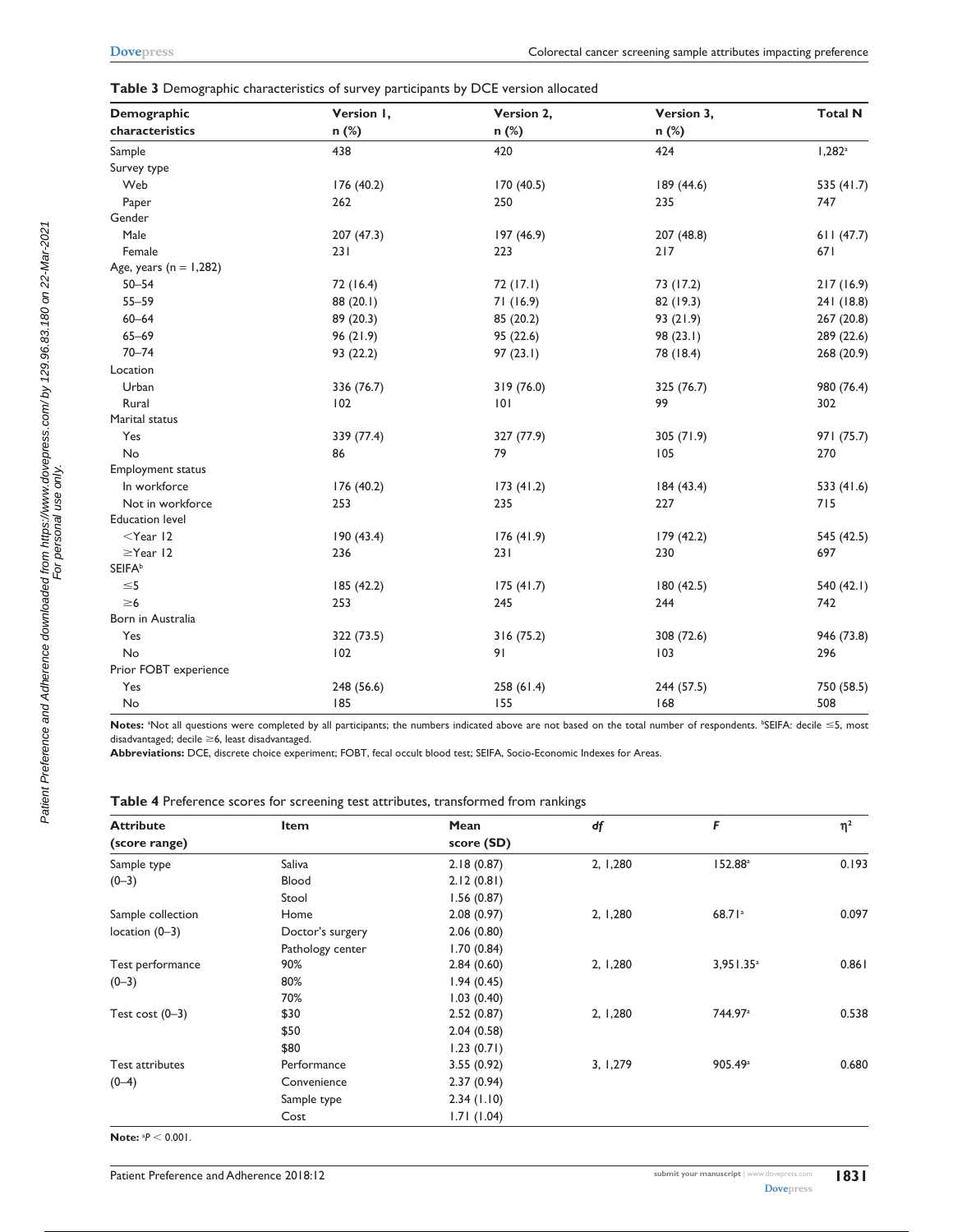Table 5 Conditional logit estimates for individual's preferences for colorectal cancer screening test and marginal rates of substitution with respect to cost  $(N = 1,231)$ 

| <b>Attributes</b>   | <b>Levels</b> | <b>Coefficient</b> | <b>Cluster</b>       | <b>WTP</b> | 95% CI                   | 95% CI                   |
|---------------------|---------------|--------------------|----------------------|------------|--------------------------|--------------------------|
|                     |               |                    | robust SE            | (AUD)      | (lower)                  | (upper)                  |
| Sample type         | Stool         | $-0.353$           | $0.023$ <sup>a</sup> | $-20.950$  | $-25.188$                | $-17.163$                |
|                     | Saliva        | 0.134              | $0.022$ <sup>a</sup> | 7.965      | 5.399                    | 10.634                   |
|                     | Blood         | 0.219              | $0.023$ <sup>a</sup> | 12.985     | 9.942                    | 16.419                   |
| <b>Test</b>         | 70%           | $-1.495$           | $0.024$ <sup>a</sup> | $-88.768$  | $-98.414$                | $-80.636$                |
| performance         | 80%           | 0.023              | 0.011 <sup>b</sup>   | 1.365      | 0.126                    | 2.653                    |
|                     | 90%           | 1.472              | $0.038$ <sup>a</sup> | 87.403     | 79.292                   | 97.028                   |
| Cost                |               | $-0.017$           | $0.001$ <sup>a</sup> | -          | $\overline{\phantom{0}}$ | $\overline{\phantom{m}}$ |
| Log likelihood      |               | $-4,312.525$       |                      |            |                          |                          |
| <b>Observations</b> |               | 11,079             |                      |            |                          |                          |

**Notes:** Conditional logit estimates reported in the table. Cost attribute was included as a continuous variable; all other attributes were effect coded. CIs estimated using bootstrap method (with 10,000 replications).  $^{3}P < 0.01$ ;  $^{5}P < 0.05$ .

**Abbreviations:** AUD, Australian dollar; SE, standard error; WTP, willingness to pay.

we conducted univariate and multinomial regression analyses with FIT sampling, "usual care" within Australia, as the referent. Results, presented as ORs, are summarized in Table 6. Fully adjusted multivariate models showed that higher negative affective response to FIT and saliva sample collection, and lower perceived convenience of home collection, resulted in a preference for blood testing. Similarly, negative affective response to FIT and blood sample collection and lower perceived convenience of home sample collection resulted in a preference for saliva collection.

# The relationship of demographic characteristics to affective response to sampling

To address Aim 3 and explore demographic associations with affective response to sampling, participants were asked to indicate their level of negative affective response to each sampling mode based on sample collection scenarios (Table 1). Bivariate analyses indicated significant associations for some but not all demographic variables. For stool testing, those who had not previously screened with FIT were more averse to stool testing (mean =  $14.3$ , SD =  $5.8$ ) than those who had previously screened (mean =  $11.5$ , SD =  $5.3$ ,  $P < 0.001$ ). For blood collection, men were more averse  $(\text{mean} = 9.5, SD = 4.9)$  than women  $(\text{mean} = 8.9, SD = 4.6,$  $P < 0.05$ ), as were people who lived in a less disadvantaged area (mean = 9.6, SD = 4.8 vs 8.7, SD = 4.7,  $P < 0.01$ ). For saliva collection, unemployed participants were more averse compared to those who were employed (mean = 9.0,  $SD = 5.3$  vs mean = 8.1,  $SD = 4.5, P < 0.01$ ), and participants aged between 70 and 74 years (mean =  $9.4$ , SD =  $5.6$ ) were significantly more averse than younger participants aged 50–59 years (mean =  $8.1$ , SD =  $4.6$ ,  $P < 0.05$ ). All significant results were very small effects, with the largest (0.6) reported for the relationship between no prior FOBT screening and higher negative affective response to stool testing.

#### **Discussion**

Given the suboptimal participation rates in current population-based CRC screening tests in Australia (ie, stool-based FOBT) and emerging evidence of the utility of potential alternative CRC biomarkers such as blood and saliva, the purpose of this study was to determine whether population preferences exist for CRC screening tests that vary on various test attributes. In particular, we tested the influence of aversion to sample type and perception of convenience, expressed as finding time to provide a sample. In addition, we measured how performance, cost, and sample impacted discrete choices.

The results from the DCE demonstrate that all three attributes, cost, test performance, and sample type, significantly impacted on respondents' preferences. Results from the WTP analysis further suggest that test performance is a more influential attribute than sample type. These results were consistent with the preference ranking exercise, which indicated that overall the most highly ranked attribute, whatever the sampling method, was test performance. These results are consistent with other studies $13,47$  even though previous work has compared more invasive tests (eg, FOBT and/or flexible sigmoidoscopy or colonoscopy). At the time this study was conducted, few data were available relating to the effectiveness of blood and saliva testing to detect CRC, and so we presented hypothetical performance levels for blood and saliva based on plausible levels of FIT sensitivity. Since that time, additional support for the FIT performance levels chosen has been provided by an analysis conducted by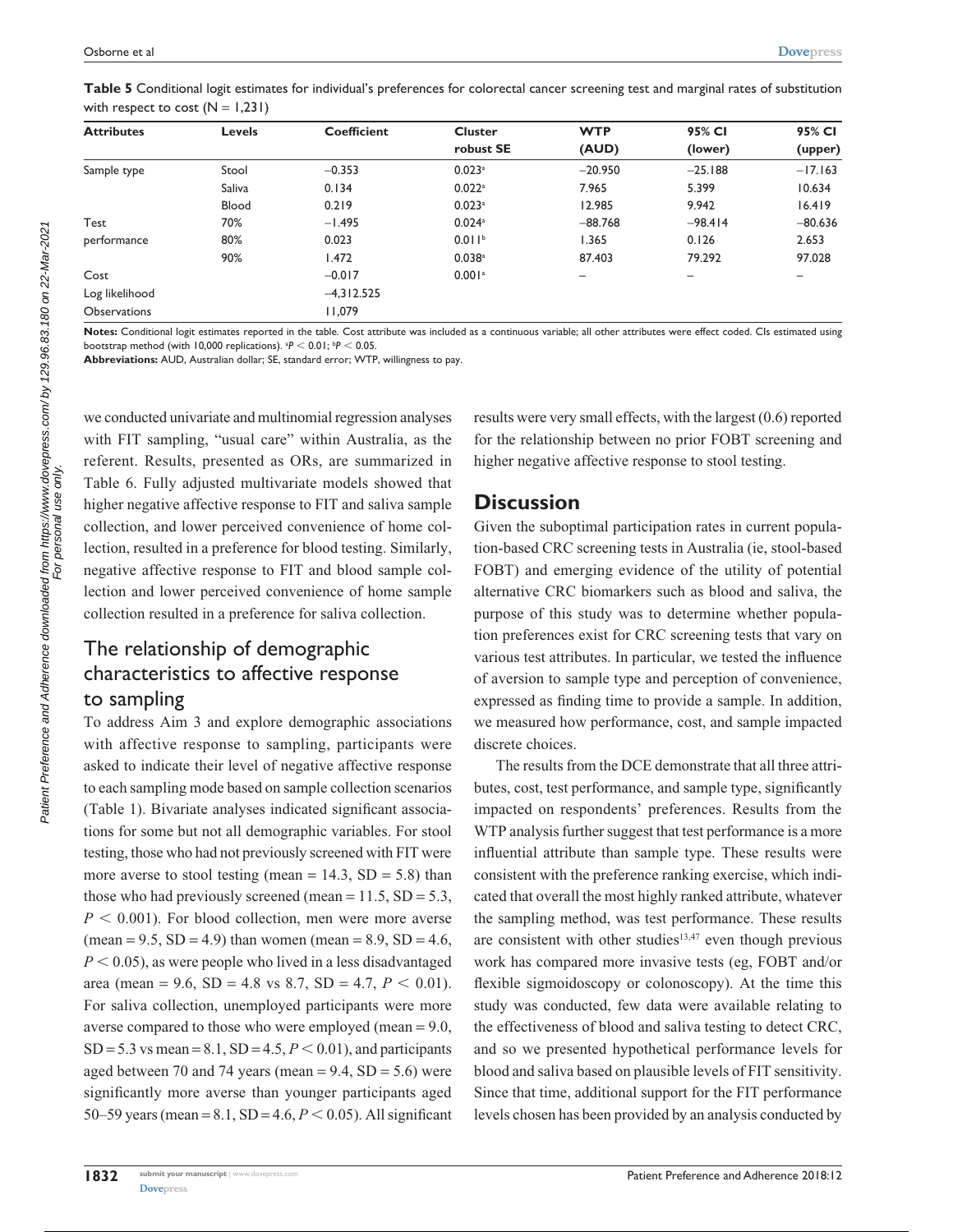| Table 6 Associations between demographic and psychological characteristics with preference for blood and saliva testing compared to FOBT                                                                        |                |      |                   |                           |          |                |                      |              |                             |                       |          |                |                       |                |
|-----------------------------------------------------------------------------------------------------------------------------------------------------------------------------------------------------------------|----------------|------|-------------------|---------------------------|----------|----------------|----------------------|--------------|-----------------------------|-----------------------|----------|----------------|-----------------------|----------------|
| Demographic                                                                                                                                                                                                     | Sample         |      |                   | Preference for blood      |          |                | Preference for blood |              |                             | Preference for saliva |          |                | Preference for saliva |                |
| characteristics                                                                                                                                                                                                 |                |      | (univariate)      |                           |          | (multivariate) |                      |              | (univariate)                |                       |          | (multivariate) |                       |                |
|                                                                                                                                                                                                                 | $\mathbf{z}$   | ৯ৎ   | õ                 | $\overline{O}$<br>95%     | $\circ$  | õ              | 95% CI               | $\circ$      | õ                           | ō<br>95%              | $\circ$  | õ              | $\overline{O}$<br>95% | ൶              |
| 50-59 years                                                                                                                                                                                                     | 423            | 35.4 | 0.70              | $\frac{1}{2}$<br>$0.45 -$ | $-0.351$ | 0.73           | $0.43 - 1.25$        | $-0.316$     | $-46$                       | $0.94 - 2.26$         | 0.376    |                |                       |                |
| $60 - 69$ years                                                                                                                                                                                                 | 524            | 43.9 | 0.59 <sup>c</sup> | $0.39 - 0.90$             | $-0.522$ | 0.63           | $0.39 - 1.02$        | $-0.465$     | <b>i</b>                    | $0.60 - 1.39$         | $-0.091$ |                |                       |                |
| 70+ years                                                                                                                                                                                                       | 247            | 20.7 |                   | $\mathbf{I}$              |          |                |                      |              |                             | $\mathbf{I}$          |          |                |                       |                |
| Female                                                                                                                                                                                                          | 630            | 52.8 |                   | $\overline{\phantom{a}}$  |          |                |                      |              |                             |                       |          |                |                       |                |
| Male                                                                                                                                                                                                            | 564            | 47.2 | 0.80              | $0.58 - 1.09$             | $-0.230$ |                |                      |              | 0.90                        | $0.67 - 1.22$         | $-0.106$ |                |                       |                |
| No previous FOBT                                                                                                                                                                                                | 472            | 40.3 | 2.18 <sup>a</sup> | 3.05<br>$-55$             | 0.777    | 1.35           | $0.92 - 1.99$        | 0.300        | $\vec{a}$                   | $1.18 - 2.27$         | 0.492    | $\overline{a}$ | $0.81 - 1.69$         | 0.154          |
| screening                                                                                                                                                                                                       |                |      |                   |                           |          |                |                      |              |                             |                       |          |                |                       |                |
| Previous FOBT screening                                                                                                                                                                                         | 700            | 59.7 |                   | $\mathbf{I}$              |          | I              | T                    |              |                             |                       |          |                | I.                    |                |
| $<$ Year 12 education                                                                                                                                                                                           | 514            | 44.0 | 24                | $0.90 - 1.70$             | 0.212    |                |                      |              | $0.64^b$                    | $0.47 - 0.87$         | $-0.455$ | 0.732          | $0.52 - 1.04$         | $-0.312$       |
| $\geq$ Year 12 education                                                                                                                                                                                        | 653            | 56.0 |                   | $\overline{1}$            |          |                |                      |              |                             |                       |          |                |                       |                |
| Urban living                                                                                                                                                                                                    | $\overline{=}$ | 76.3 | 0.80              | $0.56 - 1.15$             | $-0.222$ |                |                      |              | 1.26                        | $0.88 - 1.8$          | 0.230    |                |                       |                |
| Rural living                                                                                                                                                                                                    | 283            | 23.7 |                   | $\overline{1}$            |          |                |                      |              |                             | т                     |          |                |                       |                |
| Partner                                                                                                                                                                                                         | 915            | 78.6 |                   | $\mathsf{I}$              |          | 1              |                      |              |                             |                       |          |                |                       |                |
| No partner                                                                                                                                                                                                      | 249            | 21.4 | 0.55              | $\frac{1}{2}$<br>$-18.0$  | $-0.117$ |                |                      |              | 0.81                        | $0.56 - 1.16$         | $-0.215$ |                |                       |                |
| Employed                                                                                                                                                                                                        | 508            | 43.4 |                   | $\overline{1}$            |          |                |                      |              |                             |                       |          |                |                       |                |
| Not employed                                                                                                                                                                                                    | 662            | 56.6 | 1.36              | $0.98 - 1.89$             | 0.308    | 1              |                      | J.           | 0.80                        | $0.59 - 1.09$         | $-0.219$ |                |                       |                |
| SEIFA most disadvantaged                                                                                                                                                                                        | 495            | 41.5 | $\overline{0}$    | ę.<br>$0.79 - 1$          | 0.083    |                |                      | T            | 0.72 <sup>c</sup>           | $0.53 - 0.98$         | $-0.332$ | 0.109          | $0.75 - 1.58$         | 0.087          |
| SEIFA least disadvantaged                                                                                                                                                                                       | 699            | 58.5 |                   |                           |          |                |                      |              |                             |                       |          |                |                       |                |
| Affective response to FIT                                                                                                                                                                                       | 1,139          |      | 1.17a             | $\overline{N}$<br>$1.13-$ | 0.153    | $\frac{5}{1}$  | $1.12 - 1.22$        | 0.155        | $\frac{5}{1}$               | $1.09 - 1.16$         | 0.117    | $\frac{5}{1}$  | $1.10 - 1.20$         | 0.139          |
| collection                                                                                                                                                                                                      |                |      |                   |                           |          |                |                      |              |                             |                       |          |                |                       |                |
| Affective response to                                                                                                                                                                                           | 1,154          |      | 00.1              | 1.03<br>$0.96 -$          | $-0.003$ | $\mathbf{I}$   | $\mathbf{I}$         | $\mathbf{I}$ | $\overline{5}$ <sup>b</sup> | $1.02 - 1.09$         | 0.049    | $\frac{1}{2}$  | $1.01 - 1.12$         | 0.059          |
| blood collection                                                                                                                                                                                                |                |      |                   |                           |          |                |                      |              |                             |                       |          |                |                       |                |
| Affective response to                                                                                                                                                                                           | 1,157          |      | 1.07a             | $1.01 - 1.12$             | 0.071    | $-96$          | $1.01 - 1.12$        | 0.062        | 0.99                        | $0.95 - 1.02$         | $-0.014$ | T              | $\mathbf{I}$          | $\overline{1}$ |
| saliva collection                                                                                                                                                                                               |                |      |                   |                           |          |                |                      |              |                             |                       |          |                |                       |                |
| Perceived convenience of                                                                                                                                                                                        | 1,180          |      | 0.69a             | $0.6 - 0.77$              | $-0.37$  | $0.72^{a}$     | $0.62 - 0.83$        | $-0.330$     | $0.76^{a}$                  | $0.68 - 0.85$         | $-0.278$ | 0.81           | $0.71 - 0.94$         | $-0.206$       |
| home sample collection                                                                                                                                                                                          |                |      |                   |                           |          |                |                      |              |                             |                       |          |                |                       |                |
| Perceived convenience of                                                                                                                                                                                        | 1,178          |      | $\overline{0}$    | $-1.08$<br>0.94           | 0.004    | T              | $\mathbf{I}$         | T            | 0.91 <sup>b</sup>           | $0.85 - 0.97$         | $-0.095$ | 1,03           | $0.94 - 1.12$         | 0.027          |
| external sample collection                                                                                                                                                                                      |                |      |                   |                           |          |                |                      |              |                             |                       |          |                |                       |                |
| Abbreviations: FIT, fecal immunochemical test; FOBT, fecal occult blood test; SEIFA, Socio-Economic Indexes for Areas.<br>Notes: Analysis - multinomial logistic regression. $P < 0.001$ . $P < 0.01$ . $P \le$ |                |      |                   | 0.05                      |          |                |                      |              |                             |                       |          |                |                       |                |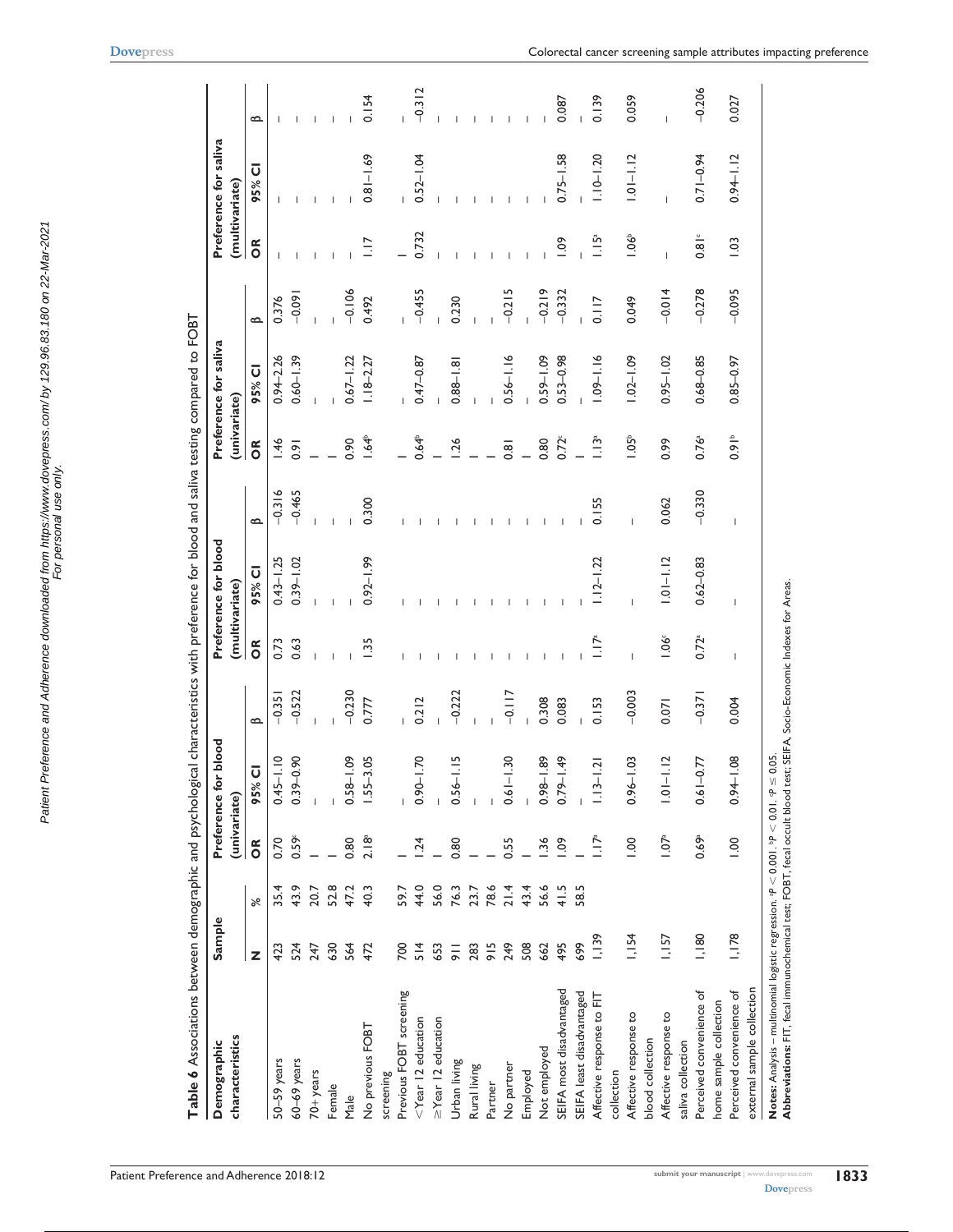Australia's NBCSP, which indicated 83% FIT sensitivity for CRC over the years 2006–2008.<sup>6</sup> Recent research<sup>48</sup> examining the utility of blood and saliva to detect CRC has shown comparable CRC sensitivity levels for fecal and blood tests (64% and 62%, respectively), and Sazanov et al<sup>49</sup> in 2017 reported that microRNA-21 expression in saliva had a sensitivity of 97% for detection of CRC. These results suggest that the hypothetical test performance levels for all three screening modalities were within real-world detection possibilities.

To the best of our knowledge, this is one of the few studies of this kind to incorporate sample type as an attribute for consideration in a test of choice of CRC screening approaches. Consistent with our own past research, $17,50$  fecal aversion was shown to impact FIT acceptability, but our findings also highlighted the importance of attention to other test attributes. When the impact of attributes is considered together, results from the DCE and ranking exercise confirmed highest acceptability for blood sampling followed by saliva although the difference between these two was reduced to non-significance in the ranking task. This finding is consistent with our previous research,28 where we showed that when a group of community volunteers and South Australian electoral roll registrants were offered a choice of blood or stool test, the majority preferred a blood test (79.6% vs 20.4%, respectively, from 1,561 respondents). Although there was evidence that, consistent with past research,<sup>26</sup> previous use of a FIT resulted in lower fecal aversion, in multivariate analysis, previous FIT screening was not a significant predictor of preference for stool sampling.

An explanation for the preference for blood testing likely rests with a number of characteristics of this approach. Although blood sampling could be described as the most physically invasive of the three procedures under consideration, it is both familiar and trusted because it is utilized for a variety of medical diagnostic purposes. It requires little from the person in terms of active participation, particularly where fasting is not required. Nonetheless, not all population groups were equally accepting; in our study, men were more averse to blood collection than women, albeit with a small effect size. This observation confirms previous findings by us,<sup>28</sup> where univariate analysis of data from  $n = 1,561$ indicated that men were more likely to prefer provision of a stool sample over a hypothetical blood test. It is interesting to note that, notwithstanding these findings, male participation in the NBCSP has been consistently lower than female participation,51–53 and our results point to the possibility that male-specific barriers to screening need to be addressed in the context of stool-based screening as much as for blood.<sup>54-57</sup>

A limitation of the results is that they are based on the largely hypothetical nature of the alternate screening technologies described. Although the respondents were given a detailed description of the proposed test procedure, preferences were decided based on individuals constructing a schema for how testing "might" work. For blood testing, this was not difficult, given the ubiquitous nature of this procedure currently. This contrasts with saliva, which is much less collected as a biological specimen, although it is becoming increasingly utilized for medical tests, particularly those involving DNA sampling.<sup>58</sup>

Notwithstanding this limitation, the results suggest that, in the current environment, people exhibit higher aversion to fecal sampling, even given previous FIT screening. This suggests that CRC screening participation rates might be improved if sampling moved away from feces. Extensive work is currently being completed around the world to validate blood sampling for CRC screening.<sup>59,60</sup> In addition, collection of saliva to identify genetic lifetime risk for CRC is also showing potential for use as a screen for surveillance program enrolment eligibility.<sup>61,62</sup> Future research should evaluate whether an adjusted choice of test performance levels for blood and saliva testing, based on discrete results, alters patient preference, Alternatively, the use of blood testing as a second-line adjunct for FIT non-participants has been shown to increase overall screening rates.<sup>63</sup>

#### **Conclusion**

The findings of this research confirm our expectation that affective response (aversion) to sample type and perceived inconvenience of sample collection (in particular home sample collection) are significant drivers of screening preference. Test performance was the most important attribute of a screening test, regardless of sample preference. Further research should address the potential for the development of a test, or combination of tests, that combine the attributes of high performance, low aversion, and convenience of use to increase screening participation rates.

#### **Acknowledgments**

The authors would like to acknowledge the contribution of Dr Leonie Burgess for providing the orthogonal design template used to distribute the scenarios and attribute levels across the three versions of the discrete choice experiment. The authors would also like to thank Stephen Cole for his insightful advice regarding the design of the project. This research was supported in part by a Foundation Daw Park Grant (2010/2011) awarded to JMO, CJW, and GPY. IF,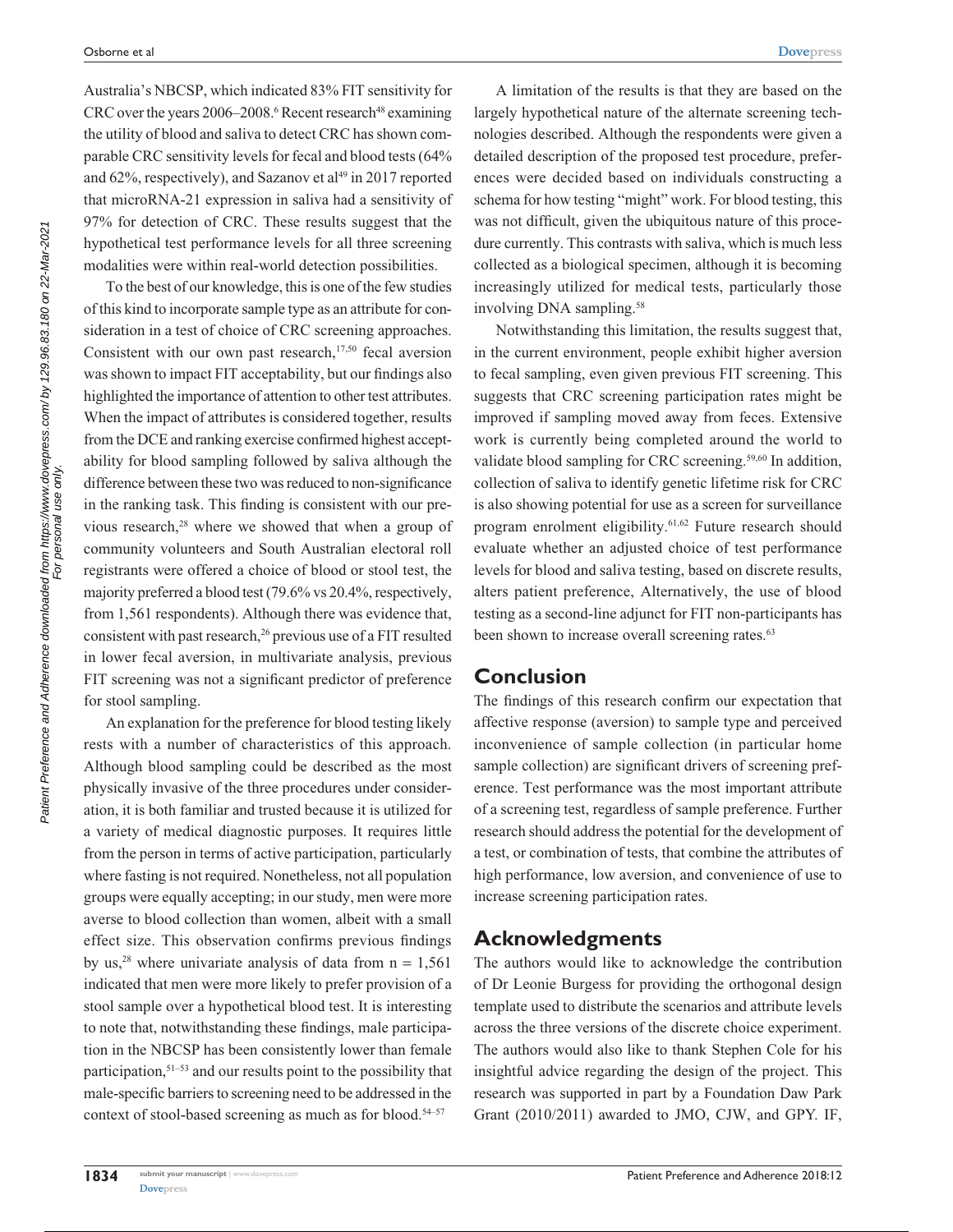CJW, GC, JR, and GPY were supported by a grant funded by the financial support of the Cancer Council SA's Beat Cancer Project on behalf of its donors and the State Government of South Australia, through the Department of Health together with the support of the Flinders Foundation and its donors and partners.

## **Disclosure**

The authors report no conflicts of interest in this work.

#### **References**

- 1. Australian Institute of Health and Welfare. *Cancer in Australia*. Canberra: AIHW; 2017.
- 2. Australian Institute of Health and Welfare. *National Bowel Cancer Screening Program: Monitoring Report 2017*. Canberra: AIHW; 2017.
- 3. Benson VS, Patnick J, Davies AK, Nadel MR, Smith RA, Atkin WS. Colorectal cancer screening: A comparison of 35 initiatives in 17 countries. *Int J Cancer*. 2008;122(6):1357–1367.
- 4. Benson VS, Atkin WS, Green J, et al. Toward standardizing and reporting colorectal cancer screening indicators on an international level: The International Colorectal Cancer Screening Network. *Int J Cancer*. 2012;130(12):2961–2973.
- 5. Schreuders EH, Ruco A, Rabeneck L, et al. Colorectal cancer screening: a global overview of existing programmes. *Gut*. 2015;64(10):1637–1649.
- 6. Australian Institute of Health and Welfare. *Analysis of Bowel Cancer Outcomes for the National Bowel Cancer Screening Program*. Canberra: AIHW; 2014.
- 7. Mandel JS, Church TR, Bond JH, et al. The effect of fecal occultblood screening on the incidence of colorectal cancer. *N Engl J Med*. 2000;343(22):1603–1607.
- 8. Ventura L, Mantellini P, Grazzini G, et al. The impact of immunochemical faecal occult blood testing on colorectal cancer incidence. *Dig Liver Dis*. 2014;46(1):82–86.
- 9. Hewitson P, Glasziou P, Watson E, Towler B, Irwig L. Cochrane systematic review of colorectal cancer screening using the fecal occult blood test (hemoccult): an update. *Am J Gastroenterol*. 2008;103(6): 1541–1549.
- 10. Garborg K, Holme Ø, Løberg M, Kalager M, Adami HO, Bretthauer M. Current status of screening for colorectal cancer. *Ann Oncol*. 2013; 24(8):1963–1972.
- 11. Cole SR, Tucker GR, Osborne JM, et al. Shift to earlier stage at diagnosis as a consequence of the National Bowel Cancer Screening Program. *Med J Aust*. 2013;198(6):327–330.
- 12. Zajac IT, Flight I, Turnbull D, Young G, Cole S, Wilson C. Self-reported bowel screening rates in older Australians and the implications for public health screening programs. *Australas Med J*. 2013;6(8):411–417.
- 13. Marshall DA, Johnson FR, Phillips KA, Marshall JK, Thabane L, Kulin NA. Measuring patient preferences for colorectal cancer screening using a choice-format survey. *Value Health*. 2007;10(5):415–430.
- 14. Mansfield C, Tangka FK, Ekwueme DU, et al. Stated Preference for Cancer Screening: A Systematic Review of the Literature, 1990–2013. *Prev Chronic Dis*. 2016;13:E27.
- 15. van Dam L, Hol L, de Bekker-Grob EW, Steyerberg E, et al. What determines individuals' preferences for colorectal cancer screening programmes? A discrete choice experiment. *Eur J Cancer*. 2010;46(1): 150–159.
- 16. Hol L, de Jonge V, van Leerdam ME, et al. Screening for colorectal cancer: comparison of perceived test burden of guaiac-based faecal occult blood test, faecal immunochemical test and flexible sigmoidoscopy. *Eur J Cancer*. 2010;46(11):2059–2066.
- 17. Cole SR, Zajac I, Gregory T, et al. Psychosocial variables associated with colorectal cancer screening in South Australia. *Int J Behav Med*. 2011;18(4):302–309.
- 18. Chapple A, Ziebland S, Hewitson P, Mcpherson A. What affects the uptake of screening for bowel cancer using a faecal occult blood test (FOBt): a qualitative study. *Soc Sci Med*. 2008;66(12):2425–2435.
- Kronborg O, Regula J. Population screening for colorectal cancer: advantages and drawbacks. *Dig Dis*. 2007;25(3):270–273.
- 20. Fábryová H, Celec P. On the origin and diagnostic use of salivary RNA. *Oral Dis*. 2014;20(2):146–152.
- 21. Spielmann N, Wong DT. Saliva: diagnostics and therapeutic perspectives. *Oral Dis*. 2011;17(4):345–354.
- 22. Ganepola GA, Nizin J, Rutledge JR, Chang DH. Use of blood-based biomarkers for early diagnosis and surveillance of colorectal cancer. *World J Gastrointest Oncol*. 2014;6(4):83–97.
- 23. Yörüker EE, Holdenrieder S, Gezer U. Blood-based biomarkers for diagnosis, prognosis and treatment of colorectal cancer. *Clin Chim Acta*. 2016;455:26–32.
- 24. Heichman KA. Blood-based testing for colorectal cancer screening. *Mol Diagn Ther*. 2014;18(2):127–135.
- 25. Benning TM, Dellaert BG, Dirksen CD, Severens JL. Preferences for potential innovations in non-invasive colorectal cancer screening: A labeled discrete choice experiment for a Dutch screening campaign. *Acta Oncol*. 2014;53(7):898–908.
- 26. Osborne JM, Wilson C, Moore V, Gregory T, Flight I, Young GP. Sample preference for colorectal cancer screening tests: Blood or stool? *Open J Prev Med*. 2012;2(3):326–331.
- 27. Nayaradou M, Berchi C, Dejardin O, Launoy G. Eliciting population preferences for mass colorectal cancer screening organization. *Med Decis Making*. 2010;30(2):224–233.
- 28. Zajac IT, Duncan A, Turnbull D, Wilson C, Flight I. Blood-based screening for bowel cancer may not resolve suboptimal screening participation in Australia. *Aust N Z J Public Health*. 2016;40(4):337–341.
- 29. Koka S, Beebe TJ, Merry SP, et al. The preferences of adult outpatients in medical or dental care settings for giving saliva, urine or blood for clinical testing. *J Am Dent Assoc*. 2008;139(6):735–740.
- 30. Dhima M, Salinas TJ, Wermers RA, Weaver AL, Koka S. Preference changes of adult outpatients for giving saliva, urine and blood for clinical testing after actual sample collection. *J Prosthodont Res*. 2013; 57(1):51–56.
- 31. Viney R, Lancsar E, Louviere J. Discrete choice experiments to measure consumer preferences for health and healthcare. *Expert Rev Pharmacoecon Outcomes Res*. 2002;2(4):319–326.
- 32. Wortley S, Wong G, Kieu A, Howard K. Assessing stated preferences for colorectal cancer screening: a critical systematic review of discrete choice experiments. *Patient*. 2014;7(3):271–282.
- 33. Pignone MP, Brenner AT, Hawley S, et al. Conjoint analysis versus rating and ranking for values elicitation and clarification in colorectal cancer screening. *J Gen Intern Med*. 2012;27(1):45–50.
- 34. Salkeld G, Solomon M, Short L, Ryan M, Ward JE. Evidence-based consumer choice: a case study in colorectal cancer screening. *Aust N Z J Public Health*. 2003;27(4):449–455.
- 35. Pignone MP, Crutchfield TM, Brown PM, et al. Using a discrete choice experiment to inform the design of programs to promote colon cancer screening for vulnerable populations in North Carolina. *BMC Health Serv Res*. 2014;14:611.
- 36. Australian Bureau of Statistics. *Census of Population and Housing: Socio-Economic Indexes for Areas (SEIFA), Australia, 2011*. Canberra: ABS; 2013.
- 37. Levi Z, Rozen P, Hazazi R, et al. A quantitative immunochemical fecal occult blood test for colorectal neoplasia. *Ann Intern Med*. 2007; 146(4):244–255.
- 38. Lane JM, Chow E, Young GP, et al. Interval fecal immunochemical testing in a colonoscopic surveillance program speeds detection of colorectal neoplasia. *Gastroenterology*. 2010;139(6):1918–1926.
- 39. Abeyasekera S. *Analysis Approaches in Participatory Work Involving Ranks or Scores*. Reading, UK: University of Reading, Natural Resources Institute, UK; 2001.
- 40. Street D, Burgess L. *The Construction of Optimal Stated Choice Experiments: Theory and Methods*. Hoboken, NJ: Wiley; 2007.